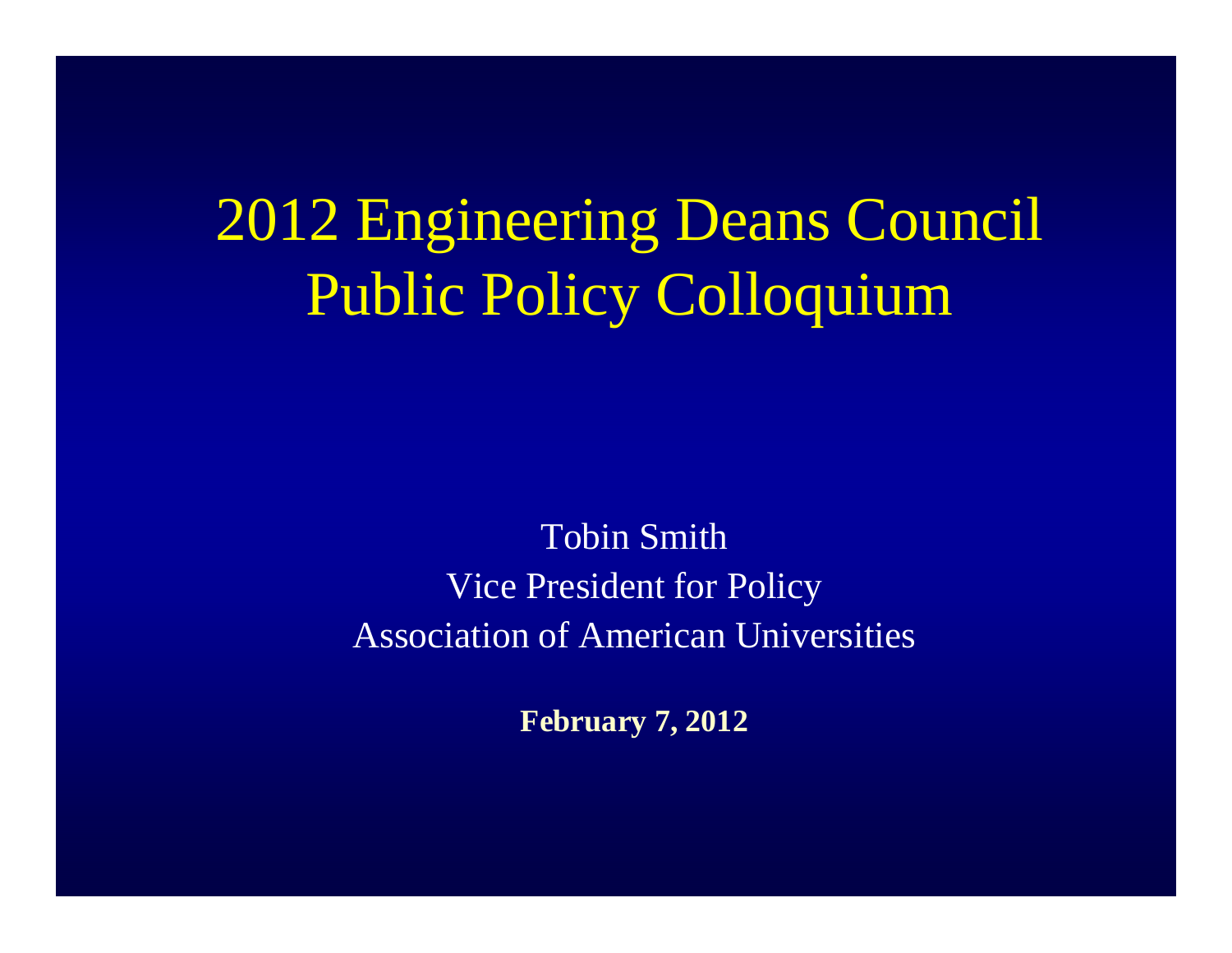#### **Overview**

- The current political and economic climate
- •A snapshot of the 112th Congress
- Key messages for Capitol Hill visits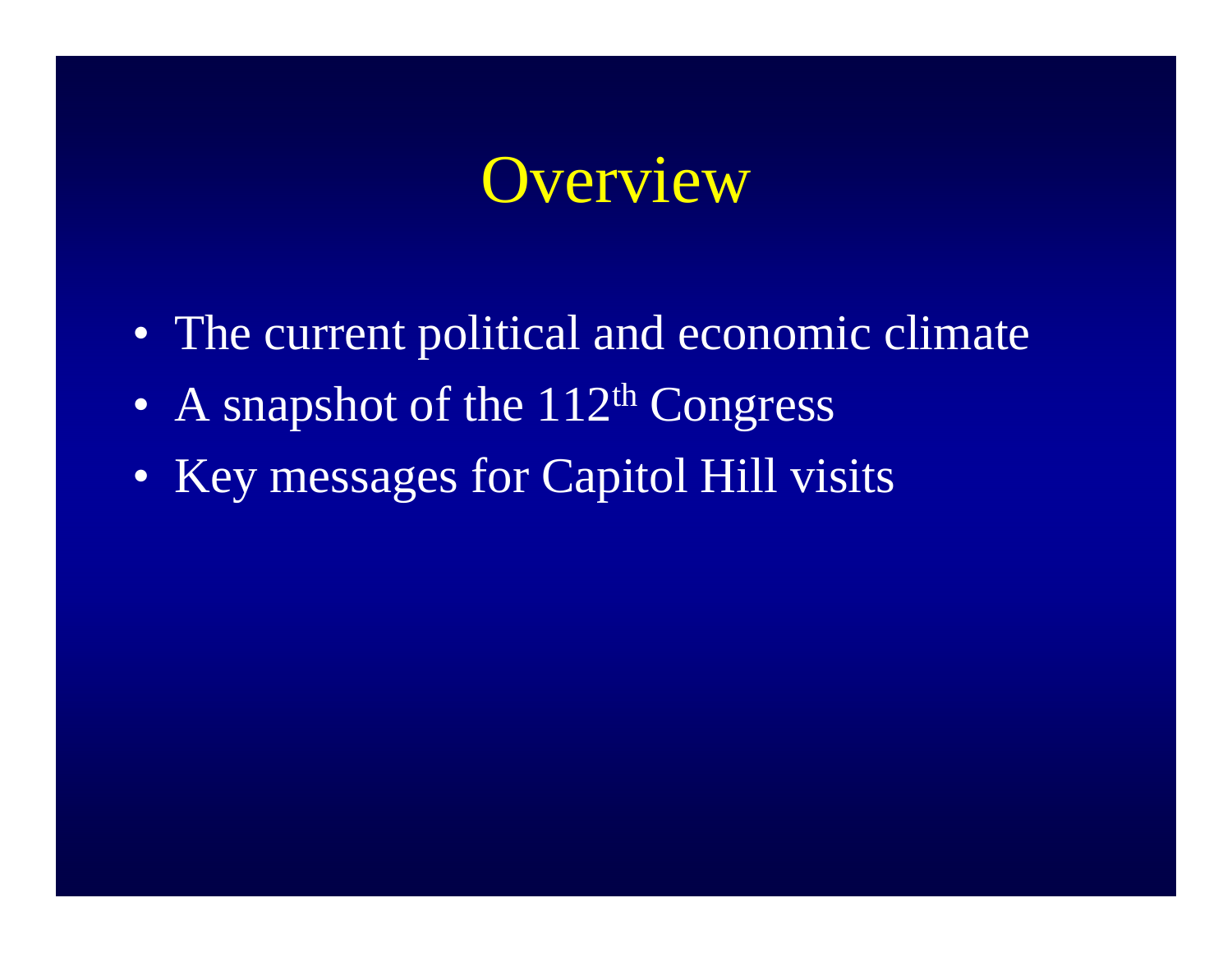## The Typical Legislative Process

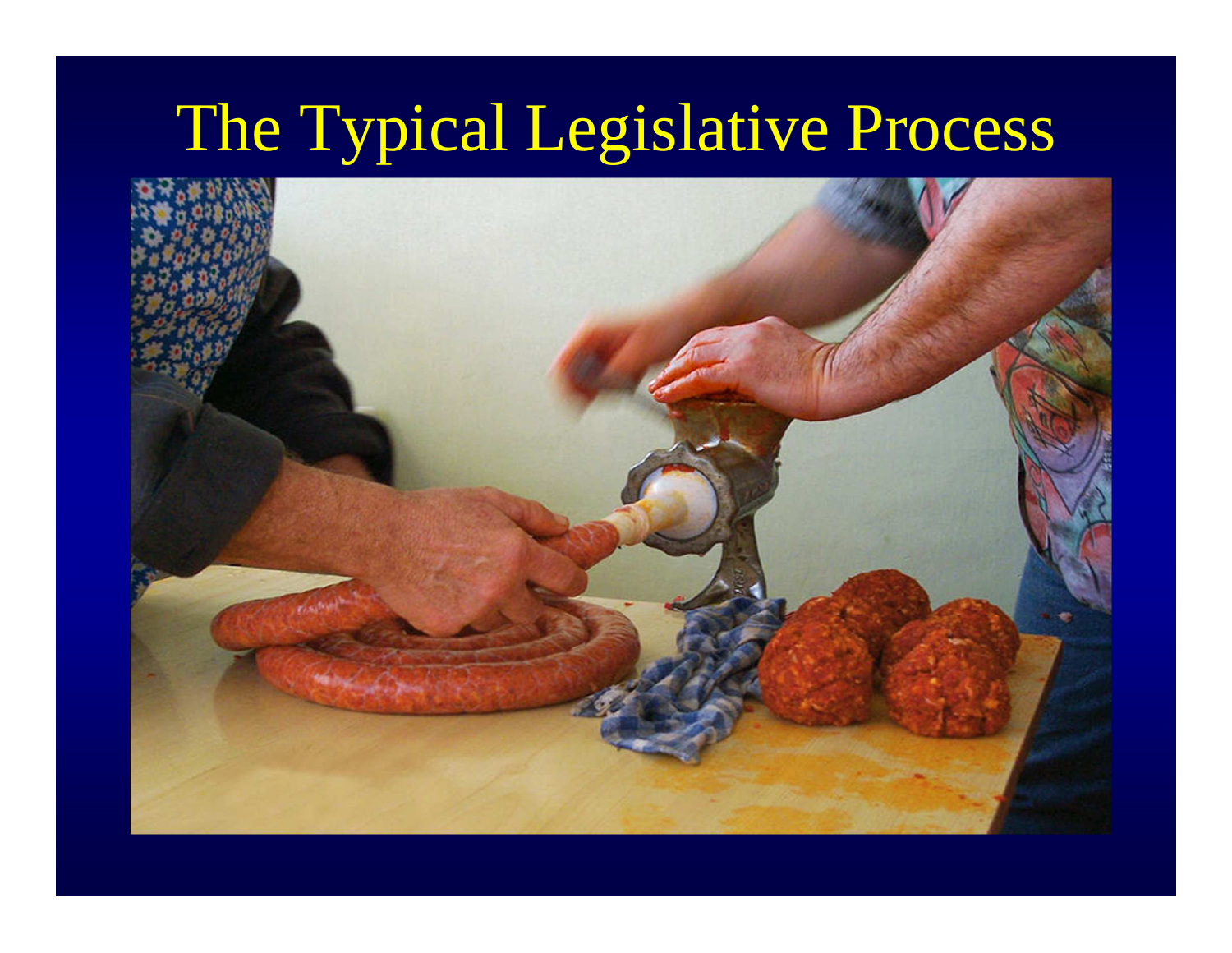# The Legislative Process in a Presidential Election Year!

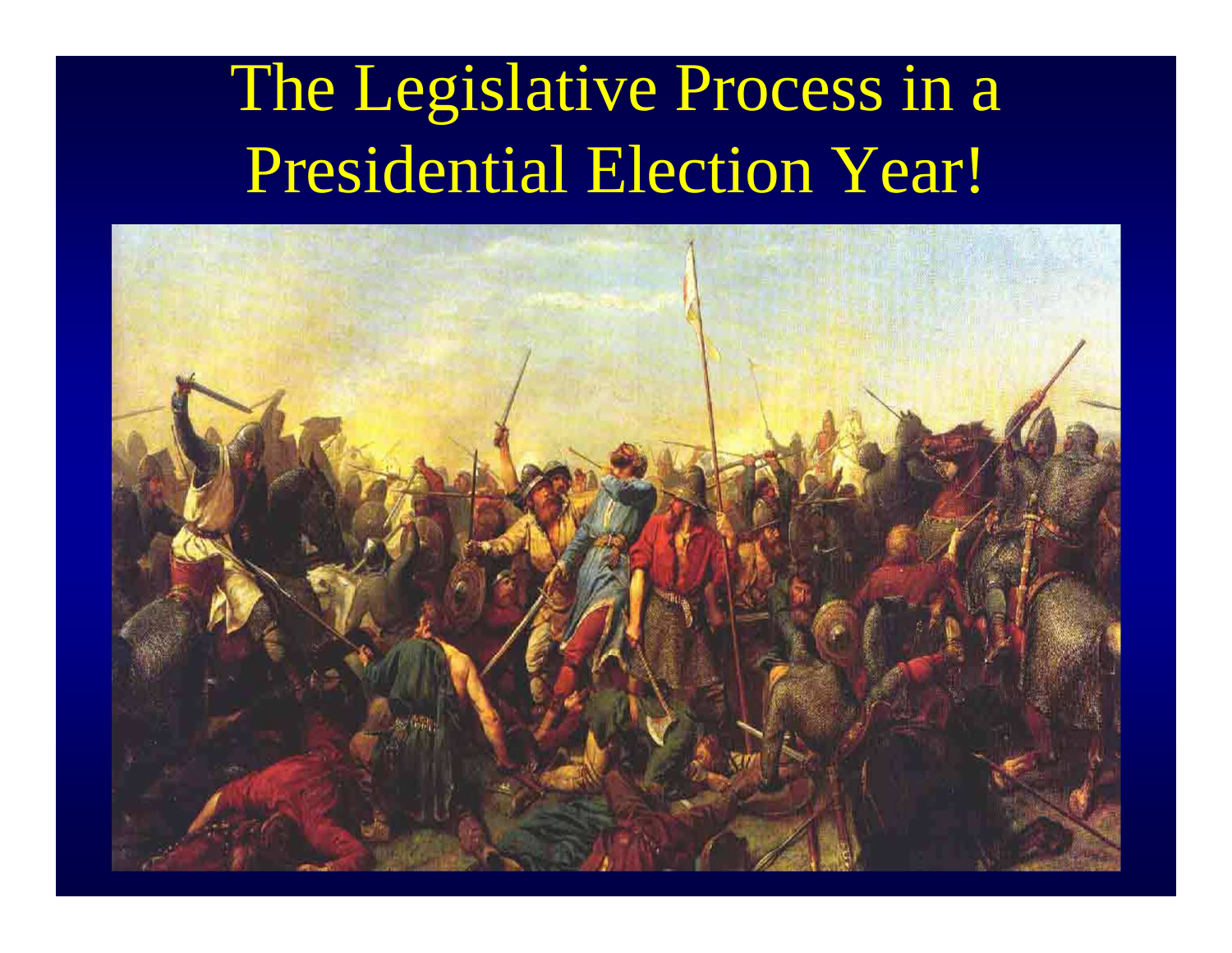### Party Polarization: 1879 - 2010

Party Polarization 1879-2010 **Distance Between the Parties First Dimension** 

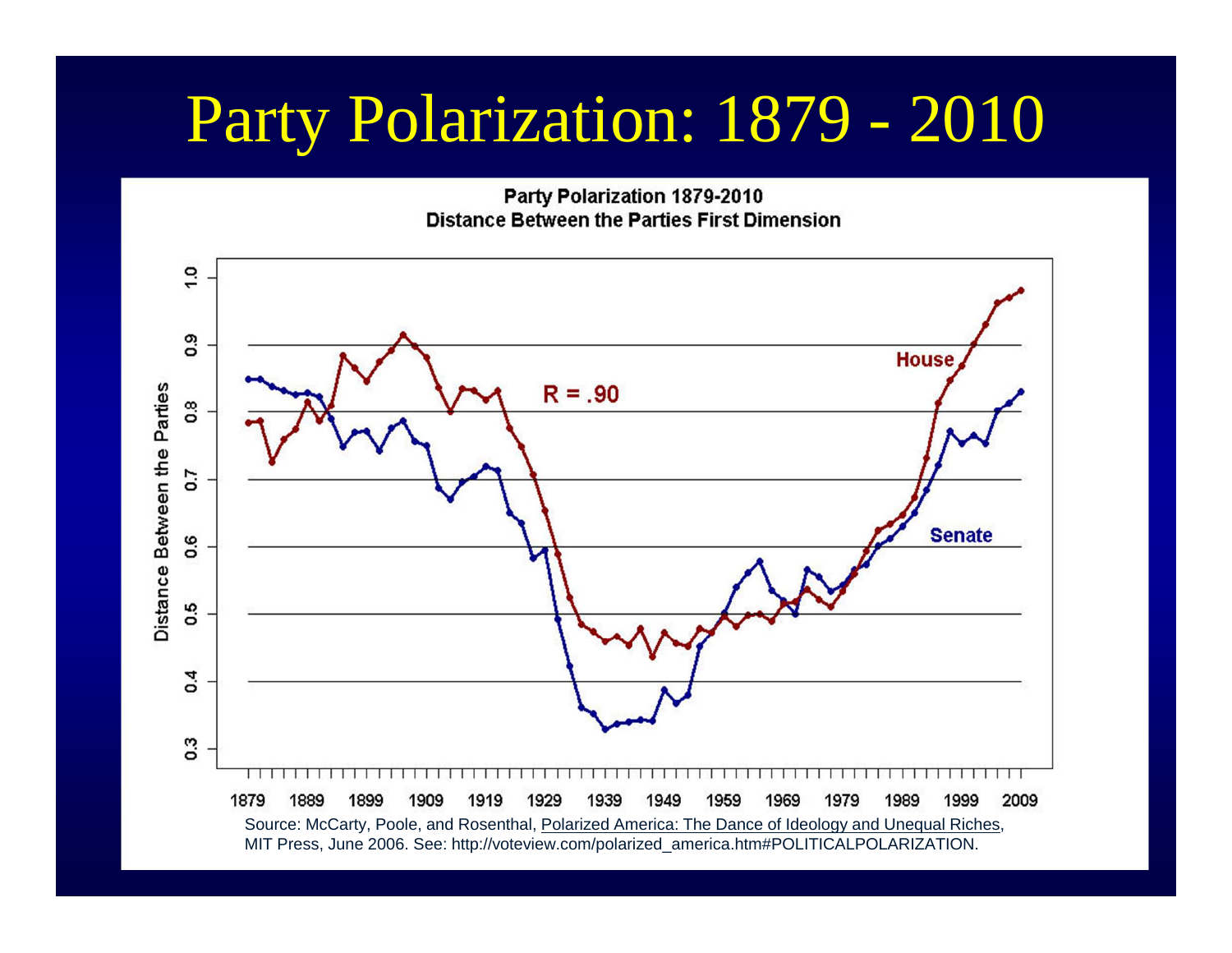#### Economic Climate and its Impact uponCongressional Expectations



*By Cartoonist Sidney HarrisAmerican Scientist*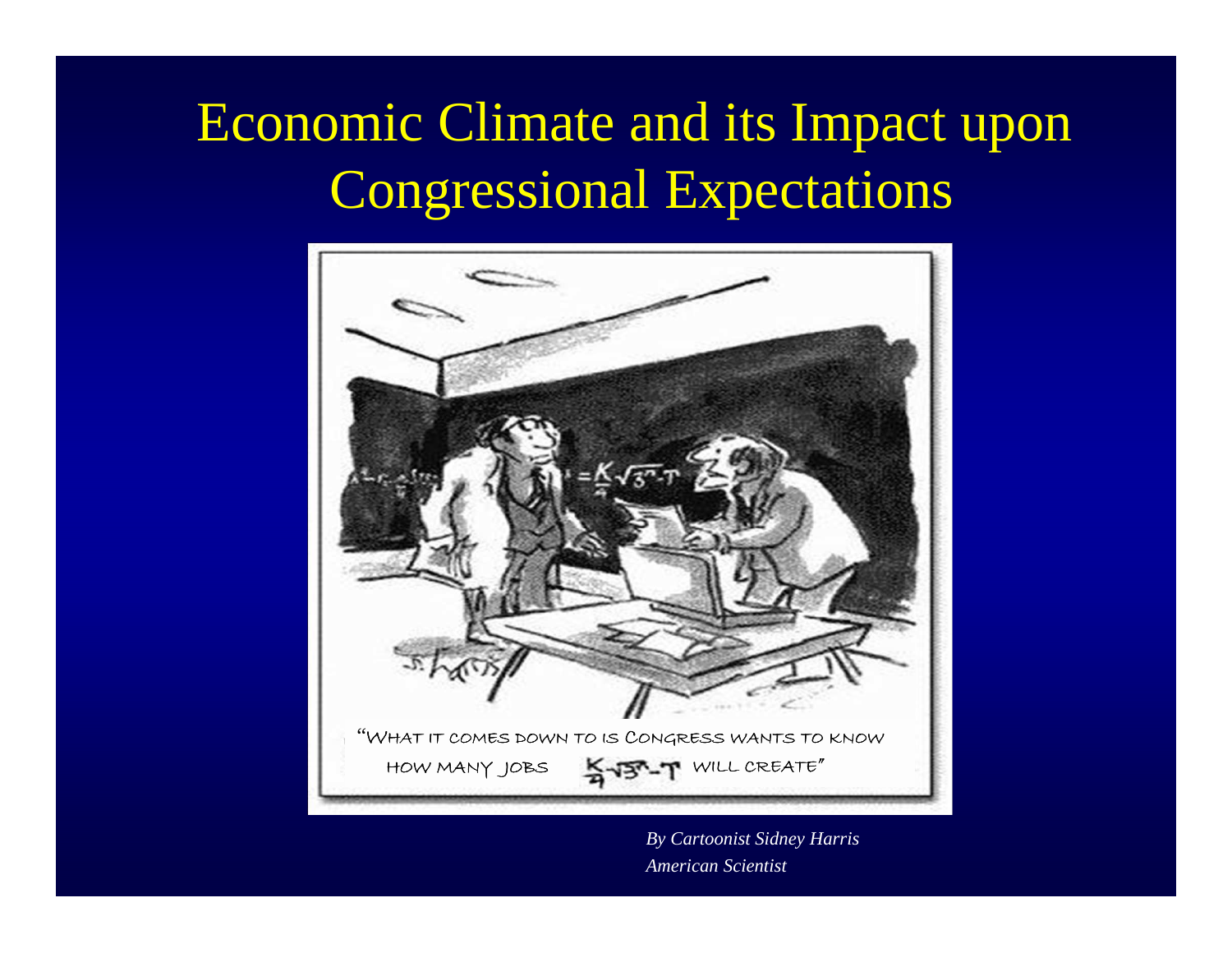### Why Your Hill Meetings Are So Important

- Less than 5 percent have backgrounds in science and engineering.
- According to CRS, there is only one physicist, one chemist, and one microbiologist among the 535 of the members of  $112<sup>th</sup>$  Congress. All of these individuals reside in the House.
- $\bullet$ Only 18 members of the 112<sup>th</sup> Congress have PhDs, while 27 members have no educational degree beyond a high school diploma.
- 6 have engineering degrees and 24 have medical degrees.
- 222 members of Congress have law degrees.